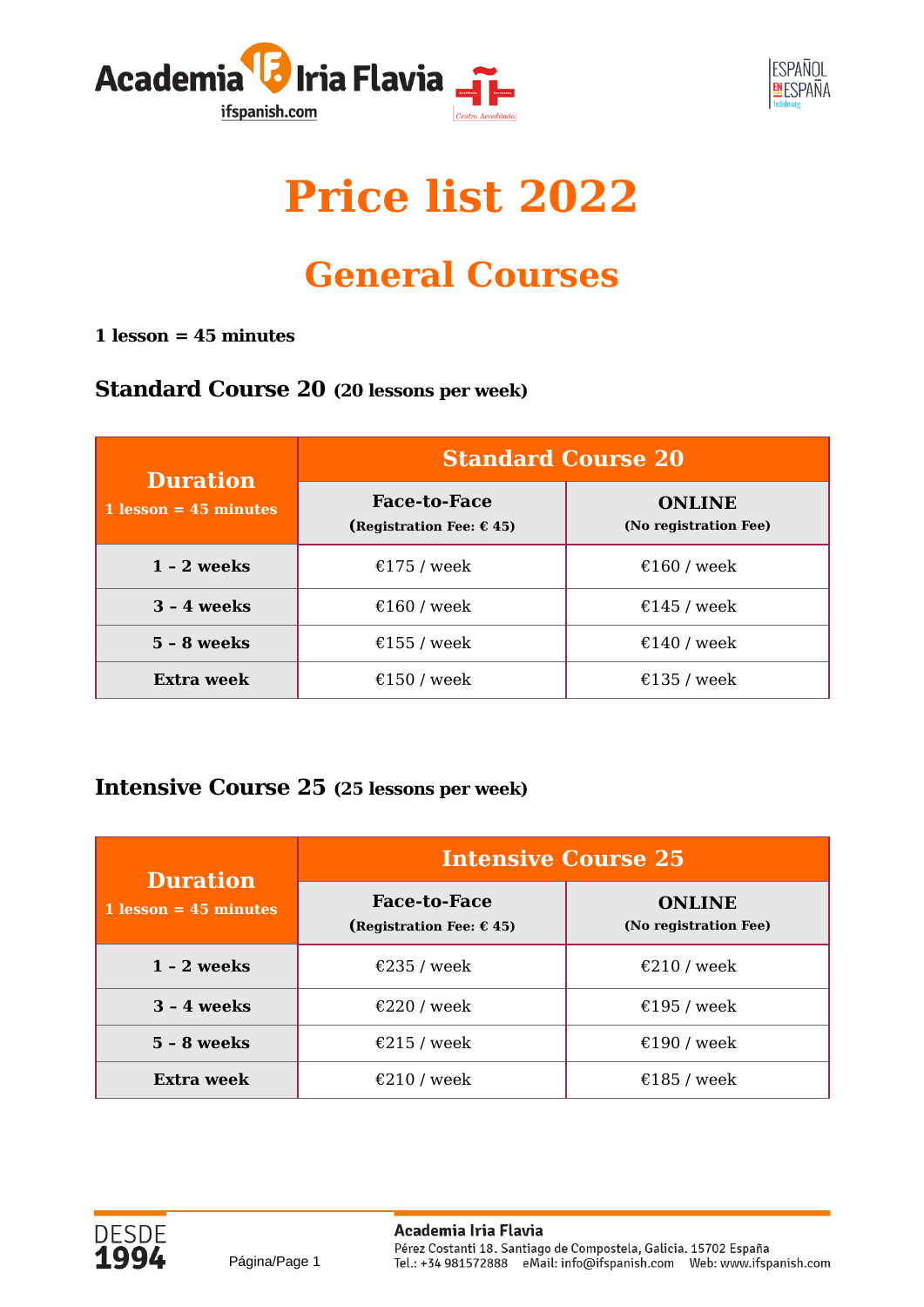



#### **Intensive Course 25 + 5 (25 group lessons + 5 private hours per week)**

| <b>Duration</b>                                          | <b>Intensive Course 25</b>                               |                                        |  |
|----------------------------------------------------------|----------------------------------------------------------|----------------------------------------|--|
| $1$ lesson = 45 minutes<br>1 private hour = $60$ minutes | <b>Face-to-Face</b><br>(Registration Fee: $\epsilon$ 45) | <b>ONLINE</b><br>(No registration Fee) |  |
| $1 - 2$ weeks                                            | €385 / week                                              | €345 / week                            |  |
| $3 - 4$ weeks                                            | €370 / week                                              | €335 / week                            |  |
| $5 - 8$ weeks                                            | €360 / week                                              | €325 / week                            |  |
| Extra week                                               | €350 / week                                              | €315 / week                            |  |

#### **One-to-one Course (1 class hour = 60 minutes)**

| <b>One-to-one Course</b>                                 |                                        |  |
|----------------------------------------------------------|----------------------------------------|--|
| <b>Face-to-Face</b><br>(Registration Fee: $\epsilon$ 45) | <b>ONLINE</b><br>(No registration Fee) |  |
|                                                          | 5-hour Pack: $£150$                    |  |
| €30 / hour                                               | 10-hour Pack: $\epsilon$ 300           |  |
|                                                          | 15-hour Pack: €405                     |  |
|                                                          | 20-hour Pack: $€540$                   |  |

**Registration Fees:** Face-to-Face Courses: €45. Online Courses: No Registration Fee

Registration Fees include:

- Administrative expenses
- Participation in the free weekly activitiy program
- Accommodation management
- Stationery
- Use of all didactic material
- Free use of audiovisual facilities in the School
- Certificate of Attendance

Página/Page 2

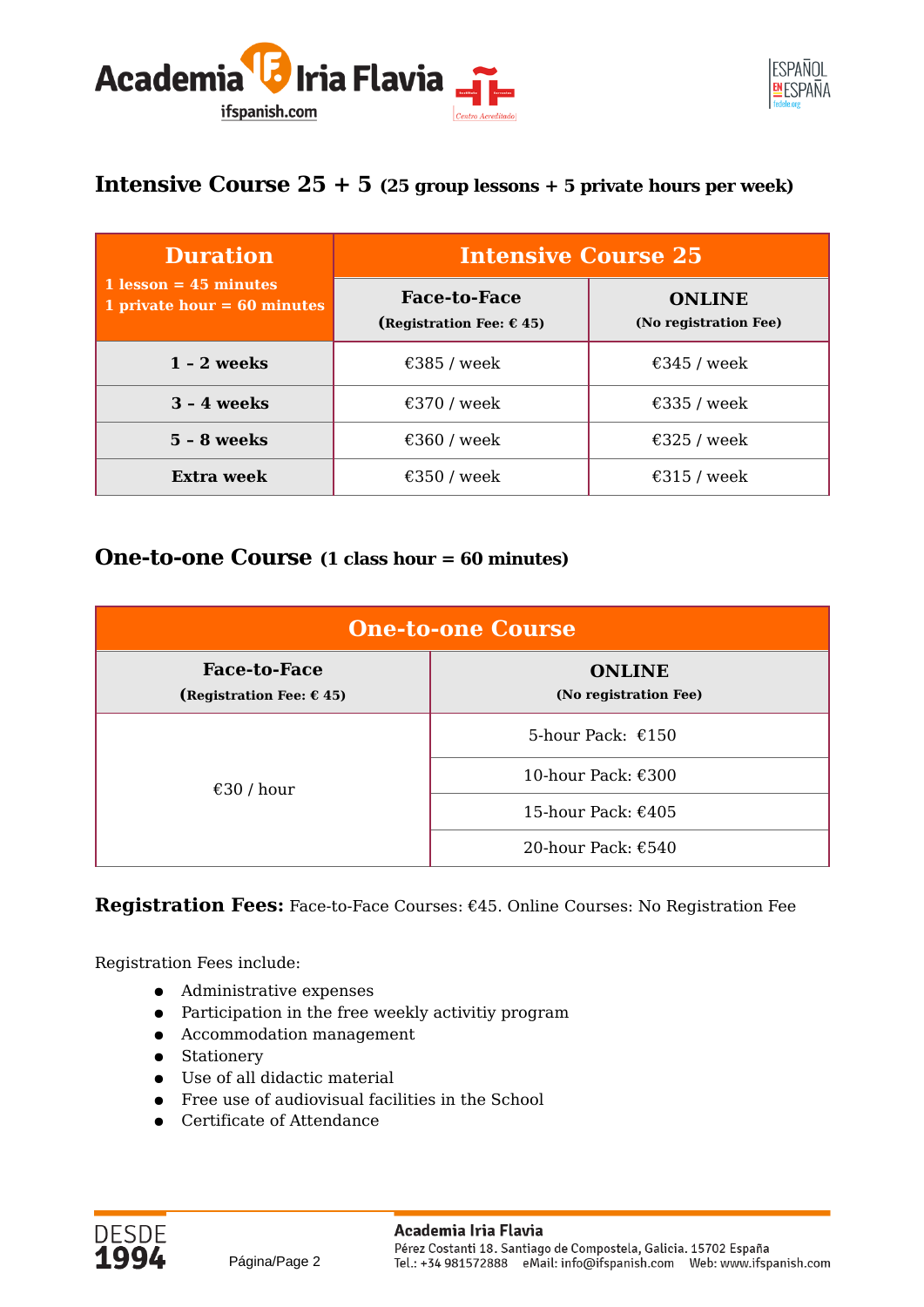



## **Accommodation**

| <b>Shared flat (Price per Room)</b> |                    |                                                             |
|-------------------------------------|--------------------|-------------------------------------------------------------|
|                                     | <b>Single Room</b> | <b>Double Room</b> (for<br>students travelling<br>together) |
| 1 week                              | €135               | €210                                                        |
| 2 weeks                             | €270               | €420                                                        |
| 3 weeks                             | €395               | €555                                                        |
| 4 weeks                             | €520               | €690                                                        |
| 5 weeks                             | €588               | €795                                                        |
| <b>Extra week</b>                   | €125               | €195                                                        |
| Extra day                           | €35                | €60                                                         |

|             | <b>Family stay (per</b><br>person/night) |                   | <b>Students residence (per</b><br>person/night) |                   |
|-------------|------------------------------------------|-------------------|-------------------------------------------------|-------------------|
|             | <b>Half Board</b><br>(breakfast+lunch)   | <b>Full Board</b> | <b>Half Board</b><br>(breakfast+lunch)          | <b>Full Board</b> |
| Single room | €29 / night                              | €36 / night       | €38 / night                                     | €42 / night       |
| Double room | €24 / night                              | €29 / night       | € 29 / night                                    | €33 / night       |

#### **Supplements**

- For acompanying people not attending a course: €50 per week per person
- For vegan or gluten-free diet (in family or students residence):  $50 \text{ } \epsilon$  per week per person (does not apply to vegetarian diet).
- Airport Transfer: €30 (one way); €60 (return)

Página/Page 3

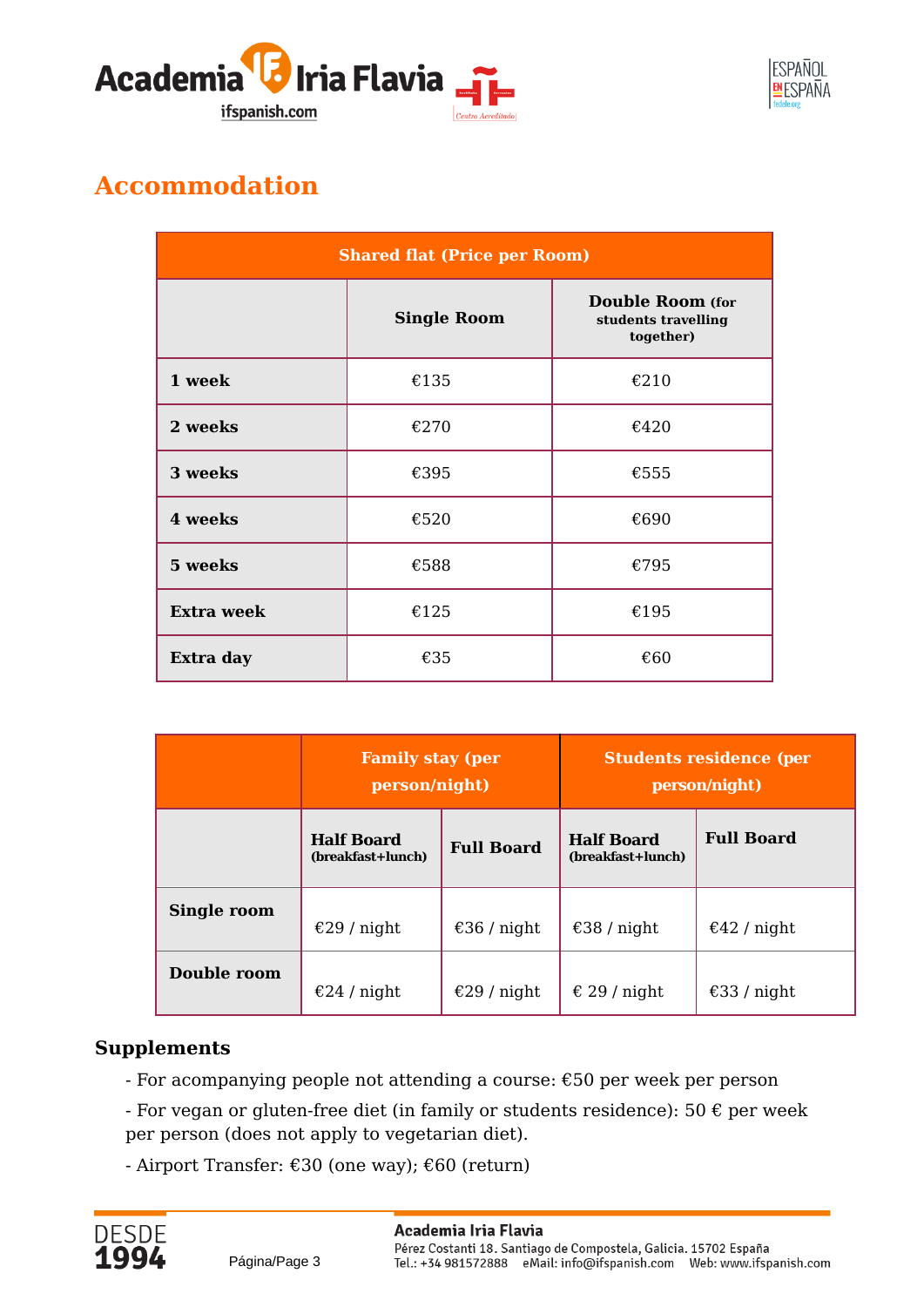



# **Starting dates 2022**

| $10/01*$ | $04/04*$ | $04/07*$ | $03/10*$ |
|----------|----------|----------|----------|
| 24/01    | 18/04    | 18/07    | 17/10    |
| $07/02*$ | $02/05*$ | $01/08*$ | $07/11*$ |
| 21/02    | 23/05    | 22/08    | 21/11    |
| $07/03*$ | $06/06*$ | $05/09*$ | $12/12*$ |
| 21/03    | 20/06    | 19/09    |          |

- 1. Beginners will only be accepted in the dates marked with an asterisk (\*).
- 2. To start a course in a different date, please ask in the school secretary.

Lessons will not take place on the following dates:

January: from 01 to 07 April: 14, 15 May: 17, 26 June: 24 July: 25 August: 15 October: 12 November: 01 December: 06, 08 and from 23 to 31

 "One-to-one Courses" and one-to-one lessons in "Intensive 25 + 5 Courses" will be made up.

#### **Class Schedule**

Morning: 09:00–15:00. Afternoon: 16:00–20:00